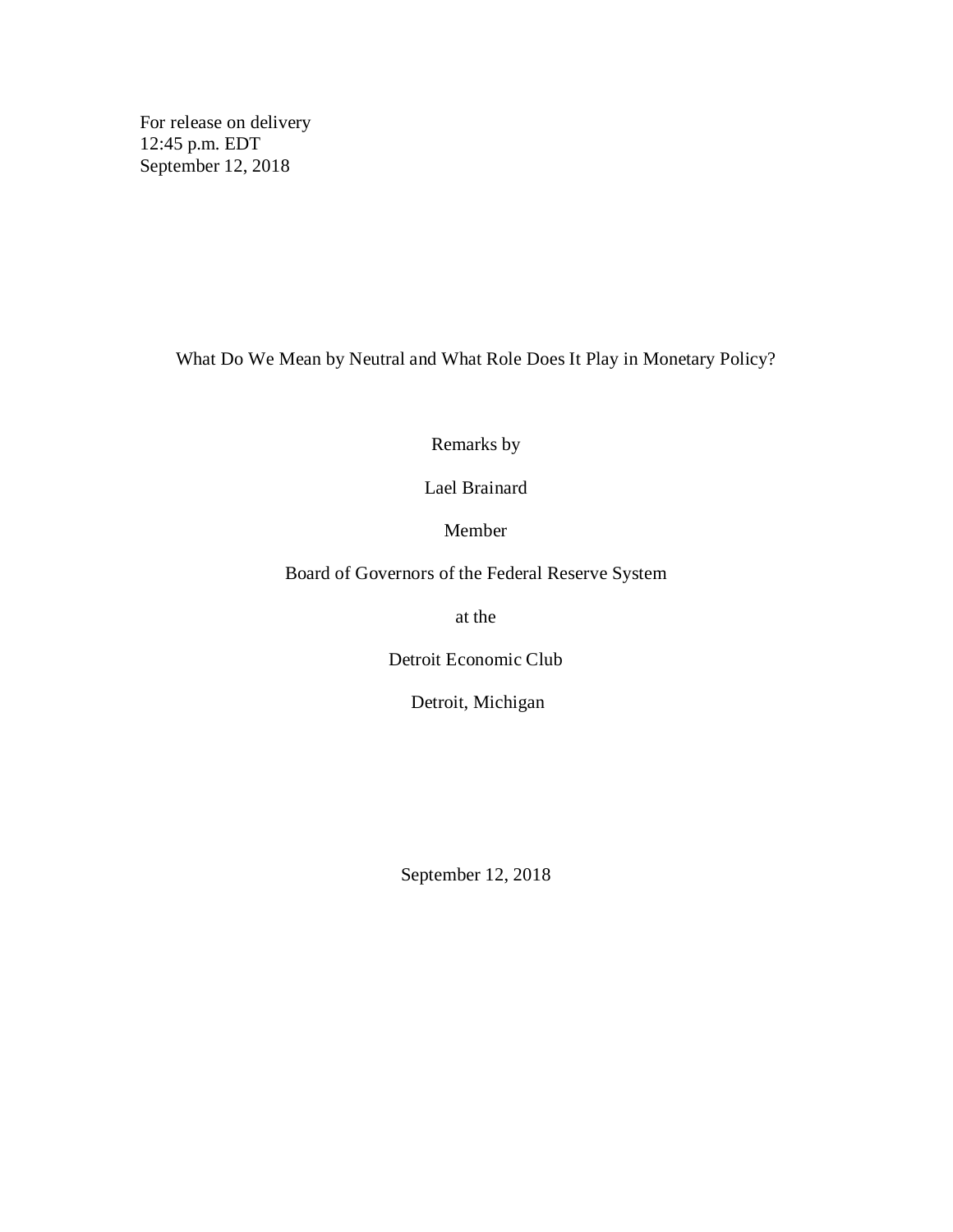It is a pleasure to be in Detroit. I started my career working here in the Motor City, and I have followed the fortunes of this area with interest ever since. A few years ago, I visited some of Detroit's neighborhoods with our local officials at a time when damage from the crisis was still pervasive**.** While challenges remain in many of the city's neighborhoods, since that time the metropolitan area overall has seen signs of a rebound in business activity and investment, and the unemployment rate has continued to trend downward, recently falling to 4.3 percent. [1](#page-1-0)

This is similar to the nation's economy more broadly. While challenges remain for many, aggregate growth is strong, and the economy is meeting our full employment and inflation objectives. Given the outlook, it comes as no surprise that the Federal Open Market Committee (FOMC) has been gradually raising interest rates from crisis-era lows and sees further gradual increases as likely to be appropriate in its most recent statement.<sup>[2](#page-1-1)</sup> Before discussing the outlook, it might be useful to first explore some concepts that are important in informing the path of rates.

# **What Is the Neutral Rate of Interest?**

In thinking about how we should set the federal funds rate, many policymakers and economists find the concept of the neutral rate of interest to be a useful frame of reference. So, what does the neutral rate mean? Intuitively, I think of the nominal neutral interest rate as the level of the federal funds rate that keeps output growing around its potential rate in an environment of full employment and stable inflation. [3](#page-1-2)

<span id="page-1-0"></span><sup>&</sup>lt;sup>1</sup> I am grateful to John Roberts of the Federal Reserve Board for his assistance in preparing this text. These remarks represent my own views, which do not necessarily represent those of the Federal Reserve Board or the Federal Open Market Committee.

<span id="page-1-1"></span><sup>&</sup>lt;sup>2</sup> See Board of Governors (2018a).

<span id="page-1-2"></span><sup>&</sup>lt;sup>3</sup> The closely related concept of the natural rate of interest--the rate of interest at which investment and savings are equilibrated at full employment--is originally attributed to Swedish economist Knut Wicksell.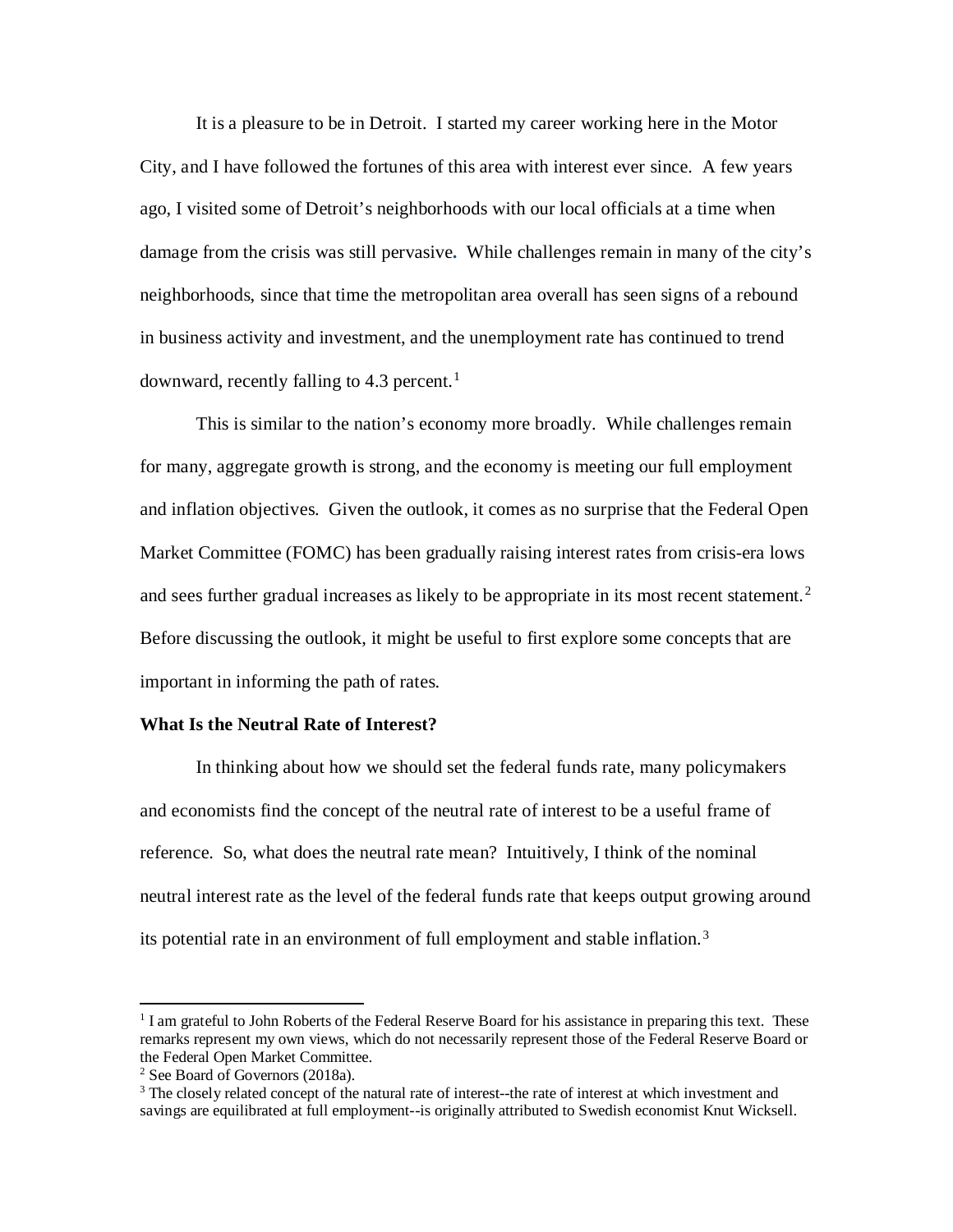Focusing first on the "shorter-run" neutral rate, this does not stay fixed, but rather fluctuates along with important changes in economic conditions. For instance, legislation that increases the budget deficit through tax cuts and spending increases can be expected to generate tailwinds to domestic demand and thus to push up the shorter-run neutral interest rate. Heightened risk appetite among investors similarly can be expected to push up the shorter-run neutral rate. Conversely, many of the forces that contributed to the financial crisis--such as fear and uncertainty on the part of businesses and households- can be expected to lower the neutral rate of interest, as can declines in foreign demand for U.S. exports.

In many circumstances, monetary policy can help keep the economy on its sustainable path at full employment by adjusting the policy rate to reflect movements in the shorter-run neutral rate. In this context, the appropriate reference for assessing the stance of monetary policy is the gap between the policy rate and the nominal shorter-run neutral rate.

So far, I have been focusing on the shorter-run neutral rate of interest that is responsive to headwinds or tailwinds to demand. The longer-run equilibrium rate is a related concept. The underlying concept of the "longer run" generally refers to the output growing at its longer-run trend, after transitory forces reflecting headwinds or tailwinds have played out, in an environment of full employment and inflation running at the FOMC objective.<sup>4</sup>

 $\ddot{\phantom{a}}$ 

 $-2-$ 

<span id="page-2-0"></span>The natural rate and the neutral rate are closely related concepts whose technical differences matter for economic theory and estimation, but less for the intuitive discussion here. <sup>4</sup> See Brainard (2015).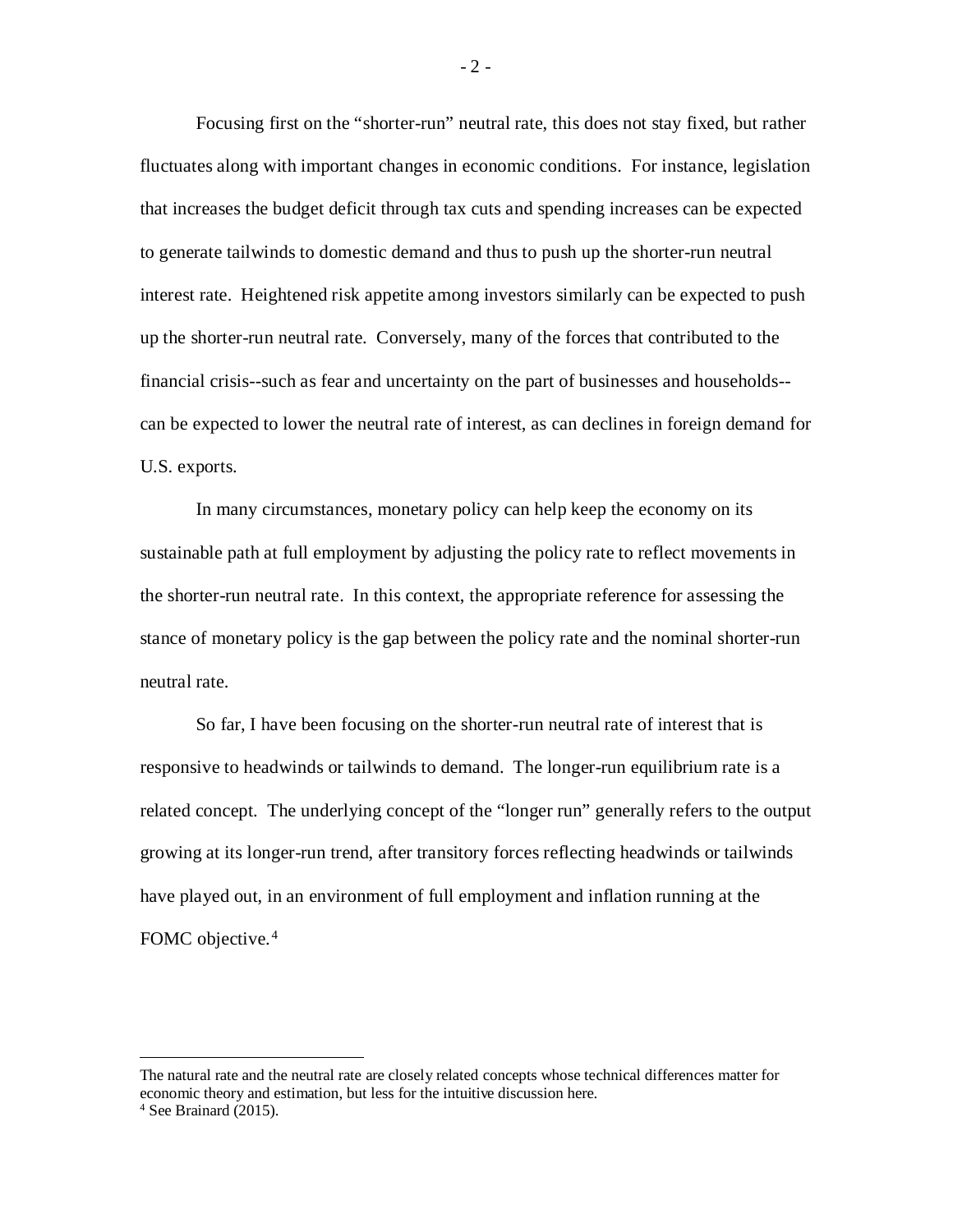The longer-run federal funds rate estimated by FOMC participants in their Summary of Economic Projections (SEP) meets the definition of a longer-run equilibrium rate of interest.<sup>[5](#page-3-0)</sup> It is worth highlighting that the longer-run federal funds rate is the only neutral interest rate reported in the FOMC projections. But the shorterrun neutral rate, rather than the longer-run federal funds rate, is the relevant benchmark for assessing the near-term path of monetary policy in the presence of headwinds or tailwinds.

#### **Estimating the Neutral Rate of Interest**

Similar to other equilibrium macroeconomic concepts such as potential gross domestic product (GDP) and the natural rate of unemployment, the shorter- and longerrun levels of the neutral rate are not directly observable, so they must be estimated or inferred from the movements of variables that are observed, such as market interest rates, inflation, the unemployment rate, and GDP.<sup>[6](#page-3-1)</sup> In recent years, considerable work has derived estimates of the longer-run equilibrium rate, in some cases using statistical techniques that can be thought of as capturing the highly persistent component of the neutral rate. The central tendency of those estimates suggests that the longer-run trend rate is in the range of 2.5 to 3.5 percent in nominal terms.<sup>[7](#page-3-2)</sup> This range lines up well with the most recent median estimate of the longer-run federal funds rate in the FOMC SEP,

<span id="page-3-0"></span><sup>&</sup>lt;sup>5</sup> As defined in the FOMC SEP, "Longer-run projections represent each participant's assessment of the rate to which each variable would be expected to converge under appropriate monetary policy and in the absence of further shocks to the economy." See the most recent SEP, an addendum to the minutes of the June 2018 FOMC meeting, available in a July 5, 2018, press release on the Board's website at [https://www.federalreserve.gov/newsevents/pressreleases/monetary20180705a.htm.](https://www.federalreserve.gov/newsevents/pressreleases/monetary20180705a.htm)  $6$  See Powell (2018).

<span id="page-3-2"></span><span id="page-3-1"></span><sup>7</sup> See Kiley (2015); Johannsen and Mertens (2016); Holston, Laubach, and Williams (2017); Laubach and Williams (2003) (current estimates available on the Federal Reserve Bank of New York's website at [https://www.newyorkfed.org/medialibrary/media/research/economists/williams/data/Laubach\\_Williams\\_cu](https://www.newyorkfed.org/medialibrary/media/research/economists/williams/data/Laubach_Williams_current_estimates.xlsx) rrent estimates.xlsx); Lewis and Vazquez-Grande (2017); and Lubik and Matthes (2015).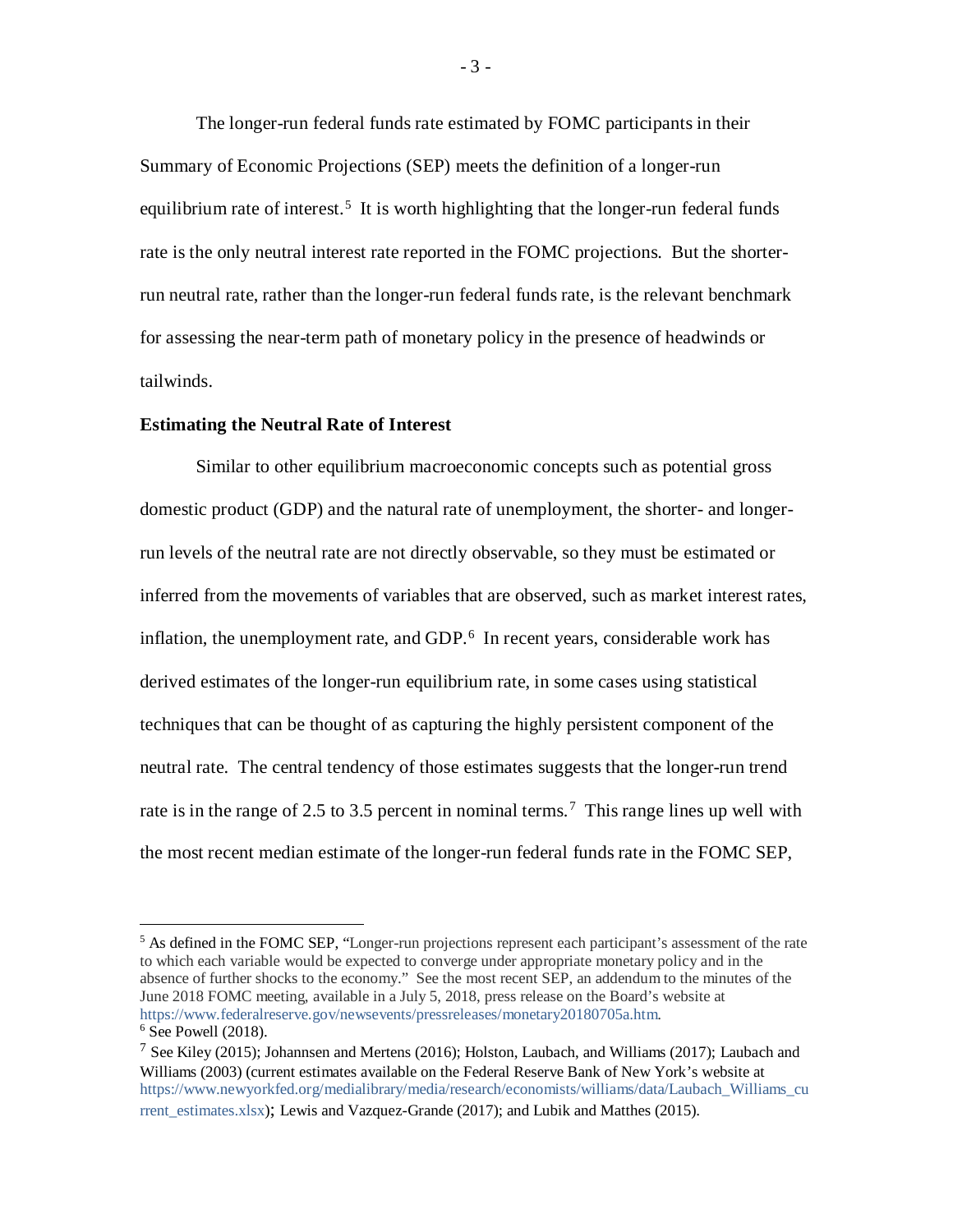which is just below 3 percent. By these estimates, the longer-run neutral rate has fallen considerably from the estimated range in earlier decades of 4 to 5 percent.<sup>[8](#page-4-0)</sup>

Turning to the shorter-run neutral rate, although the estimates are model dependent and uncertain, we can make some general inferences about its recent evolution that are largely independent of the details of specific models.<sup>[9](#page-4-1)</sup> Estimates suggest the shorter-run neutral rate tends to be cyclical, falling in recessions and rising during expansions, and our current expansion appears to be no exception.<sup>10</sup>

Last year, the unemployment rate returned to pre-crisis levels, which required real interest rates that were below zero for nearly 10 years.<sup>[11](#page-4-3)</sup> This year, the unemployment rate has fallen further, and job market gains have gathered strength, at the same time that the federal funds rate has increased. This combination suggests that the short-run neutral interest rate likely has also increased. If, instead, the neutral rate had remained constant as the federal funds rate increased, we would have expected to see labor market gains slow. That inference is consistent with the formal model estimates, which indicate that the shorter-run neutral rate has gone up as the expansion has advanced. This is also suggested by the observation that overall financial conditions, as measured by a variety of indexes, have remained quite accommodative during a period when the federal funds rate has been moving higher.

In the latest FOMC SEP median path, by the end of next year, the federal funds rate is projected to rise to a level that exceeds the longer-run federal funds rate during a

<span id="page-4-1"></span><span id="page-4-0"></span><sup>&</sup>lt;sup>8</sup> A variety of hypotheses have been advanced to explain this decline, including slower labor force growth, slower productivity growth, and an increase in savings propensities. See Kiley (2015) and Brainard (2015). <sup>9</sup> Estimates of real natural rates of interest based on dynamic stochastic general equilibrium models include Del Negro and others (2015) and Edge, Kiley, and Laforte (2008).

<span id="page-4-2"></span> $10$  See, for example, Cúrdia (2015) and Del Negro and others (2015).

<span id="page-4-3"></span><sup>&</sup>lt;sup>11</sup> See Yellen (2015, 2016, 2017).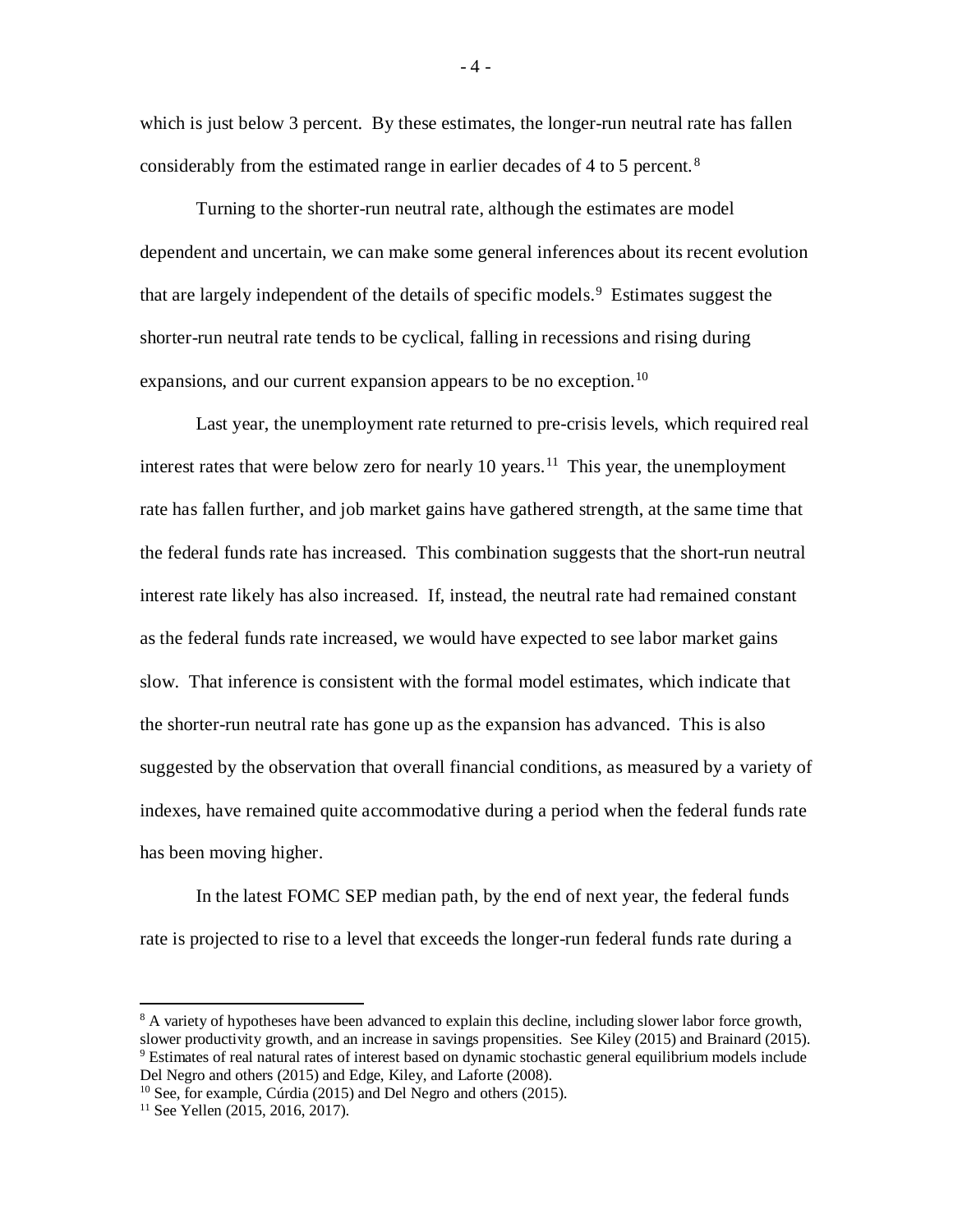time when real GDP growth is projected to exceed its longer-run pace and unemployment continues to fall. The shift from headwinds to tailwinds may be expected to push the shorter-run neutral rate above its longer-run trend in the next year or two, just as it fell below the longer-run equilibrium rate following the financial crisis. Notably, the sizable fiscal stimulus in the pipeline is likely to continue to bolster the short-run neutral rate over the next two years. The relatively rich level of current asset valuations relative to historical levels is another factor that could push the short-run neutral rate above its longer-run value. As was noted in the recent FOMC minutes, corporate credit spreads are very narrow, and equity valuations are elevated relative to historical patterns, even after taking into account the low level of interest rates.<sup>[12](#page-5-0)</sup> Business and consumer confidence is high, which is also consistent with a higher shorter-run neutral rate of interest.

## **The Outlook**

Having provided some context for how we might assess policy, I will turn to some observations on the outlook. By any measure, overall growth in the second quarter was strong. Real GDP increased at a 4-1/4 percent annual rate, a very rapid pace nine years into the expansion. Looking ahead, it seems likely that growth will remain solid. Confidence is high, private domestic demand momentum is solid, and recent fiscal stimulus will continue to work its way through the economy, at least for the next year or so.

The labor market is also strong. So far this year, payroll gains have averaged more than 200,000 per month, a step-up from the 2017 pace and well above estimates of the pace necessary to absorb new entrants into the labor force. Among prime-age

- 5 -

<span id="page-5-0"></span><sup>&</sup>lt;sup>12</sup> See Board of Governors (2018b).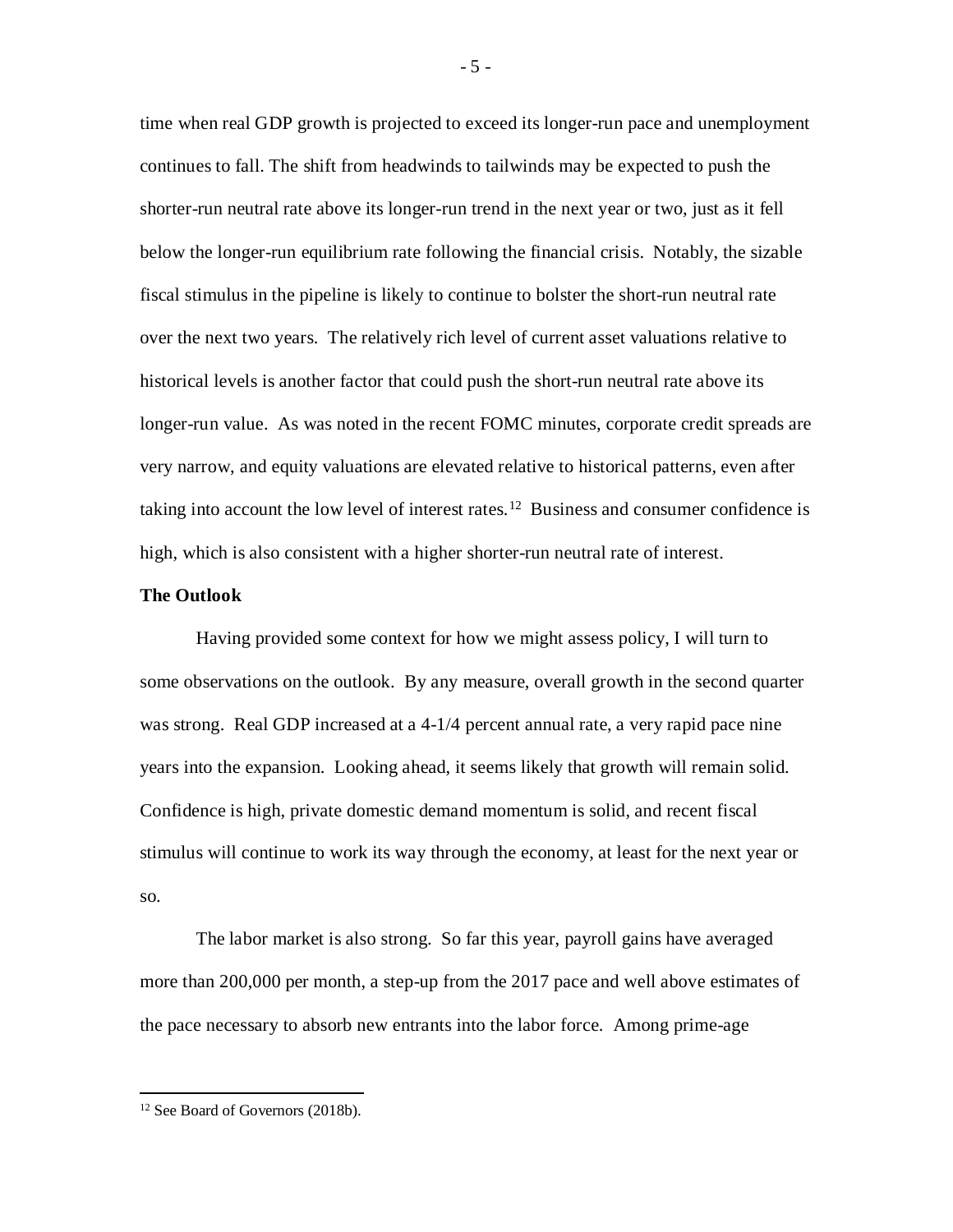workers, the employment-to-population ratio is 79.3 percent, up almost 1 percentage point over the past year. These developments are heartening, suggesting the tight labor market is providing employment opportunities to more Americans. Nonetheless, this is still about 1 percentage point below its previous cyclical peak, suggesting there may be some room for further gains.

In another encouraging development, wage gains in the August report reached their highest level since the depth of the financial crisis, although wage growth remains moderate by historical standards. While a variety of wage measures have accelerated over the past year and there is anecdotal evidence of worker shortages in some sectors and regions, there is no evidence of rapid acceleration in the aggregate wage indicators.

At 3.9 percent, the August unemployment rate was about 1/2 percentage point lower than the previous year. If unemployment continues to decline at the same rate as we have seen over the past year, we will soon see unemployment rates not seen since the 1960s. Historically, the few periods when resource utilization has been at similarly tight levels have tended to see elevated risks of either accelerating inflation or financial imbalances. [13](#page-6-0) For instance, the inflation process may change in unexpected ways.

So far, the data on inflation remain encouraging, providing little signal of an outbreak of inflation to the upside, on the one hand, and some reassurance that underlying trend inflation may be moving closer to 2 percent, on the other. Core personal consumption expenditures (PCE) prices have increased 2 percent over the past 12 months, consistent with the FOMC's objective. Survey measures of inflation expectations remain stable in the lower end of the historical ranges, while market-based

<span id="page-6-0"></span><sup>&</sup>lt;sup>13</sup> See Brainard (2018).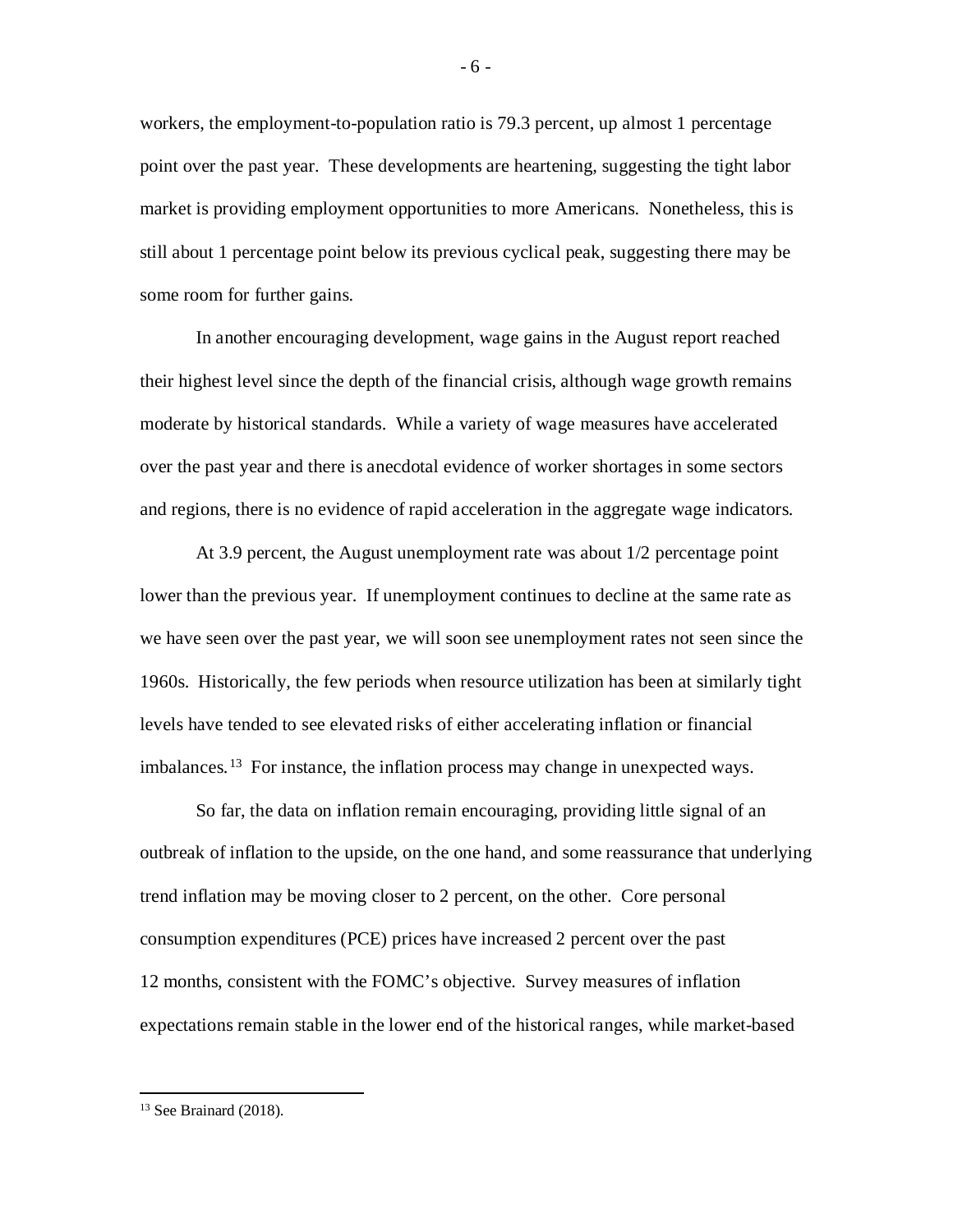measures of inflation compensation remain stable at levels above the lows seen in 2016. With various measures of underlying trend inflation having come in below our 2 percent objective over a sustained period, it is important to sustainably achieve inflation around 2 percent to prevent an erosion of underlying trend inflation the next time the economy faces a downturn and the federal funds rate hits its lower limit.<sup>[14](#page-7-0)</sup>

The past few times unemployment fell to levels as low as those projected over the next year, signs of overheating showed up in financial-sector imbalances rather than in accelerating inflation. The Federal Reserve's assessment suggests that financial vulnerabilities are building, which might be expected after a long period of economic expansion and very low interest rates. Rising risks are notable in the corporate sector, where low spreads and loosening credit terms are mirrored by rising indebtedness among corporations that could be vulnerable to downgrades in the event of unexpected adverse developments. Leveraged lending is again on the rise; spreads on leveraged loans and the securitized products backed by those loans are low, and the Board's Senior Loan Officer Opinion Survey on Bank Lending Practices suggests that underwriting standards for leveraged loans may be declining to levels not seen since 2005.

While tightening resource utilization and loose financial conditions present upside risks, recent foreign developments present downside risks. Trade policy has introduced uncertainty. Growth in Europe and Japan has moderated from its strong pace of last year, and political risks have reemerged in countries such as Italy. China is contending with deleveraging and deceleration as well as a challenging trade environment. As U.S. growth has pulled away from foreign growth, in part reflecting fiscal policy divergence,

- 7 -

<span id="page-7-0"></span><sup>&</sup>lt;sup>14</sup> See Brainard (2017).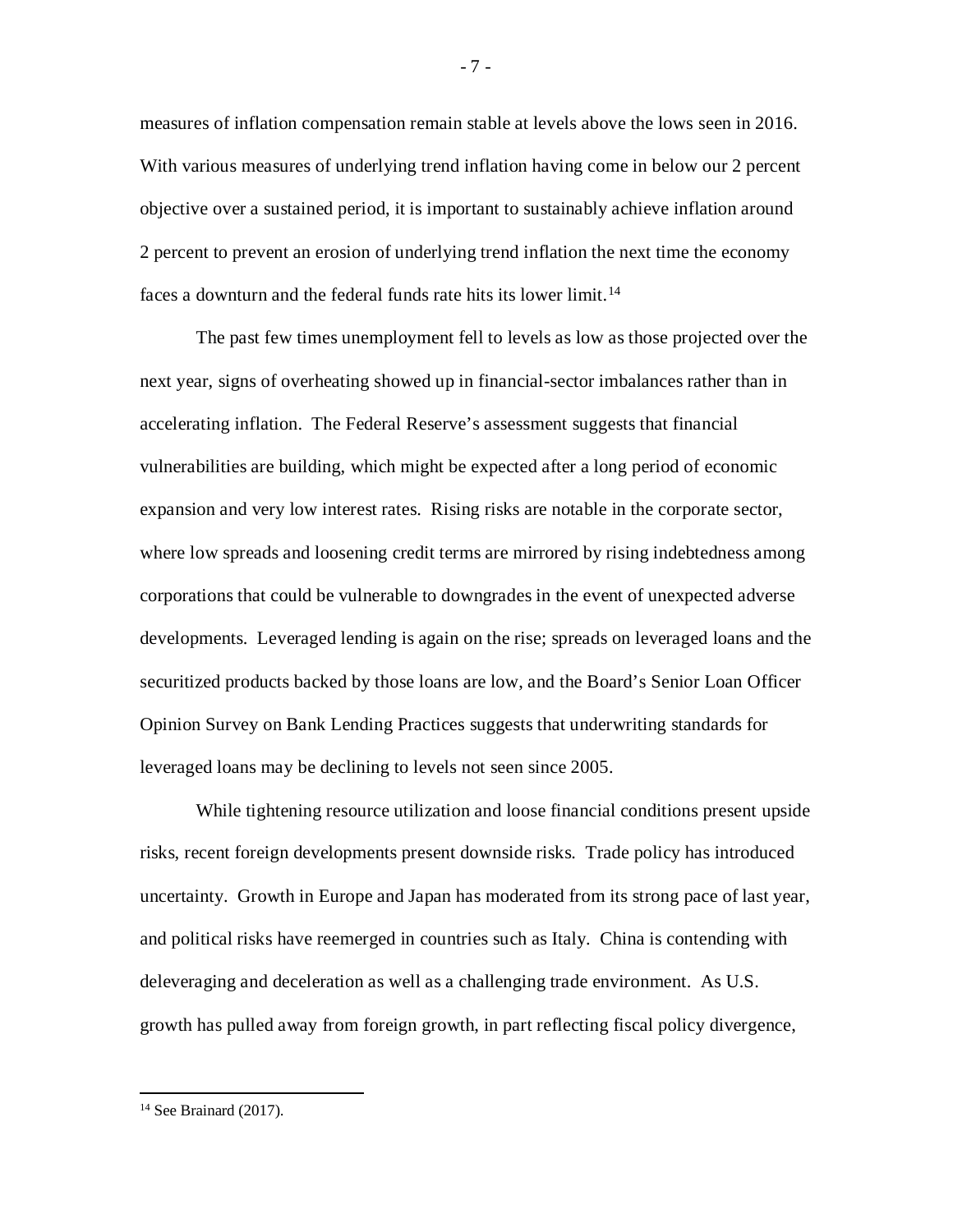expectations of monetary policy divergence strengthened, contributing to upward pressure on the dollar earlier this year. The resulting currency adjustments are compounding challenges faced by some emerging market economies, along with a complicated and unpredictable trade environment and gradually increasing interest rates. Although capital flow reversals have been contained to several notably vulnerable countries so far, I am attentive to the risk that a pullback from emerging markets could broaden.

#### **The Path of Policy**

What are the implications for policy? Over the next year or two, barring unexpected developments, continued gradual increases in the federal funds rate are likely to be appropriate to sustain full employment and inflation near its objective. With government stimulus in the pipeline providing tailwinds to demand over the next two years, it appears reasonable to expect the shorter-run neutral rate to rise somewhat higher than the longer-run neutral rate. Further out, the policy path will depend on how the economy evolves.

These developments raise the prospect that, at some point, the Committee's setting of the federal funds rate will exceed current estimates of the longer-run federal funds rate. Indeed, the median projection in the SEP has this property. This raises the possibility of a flattening or inversion of the yield curve in the event that term premiums do not rise from their currently very low levels. [15](#page-8-0)

<span id="page-8-0"></span><sup>&</sup>lt;sup>15</sup> The standard expectations hypothesis model decomposes longer-term interest rates into a component that represents the influence of expectations of future short-term interest rates and a "term premium." Most estimates of the term premium, which are model-based, suggest that term premiums have been very low recently, and some suggest that term premiums are roughly zero across the yield curve. If term premiums remain low and stable, the component associated with expectations of future short-term interest rates will dominate movements in long-term interest rates.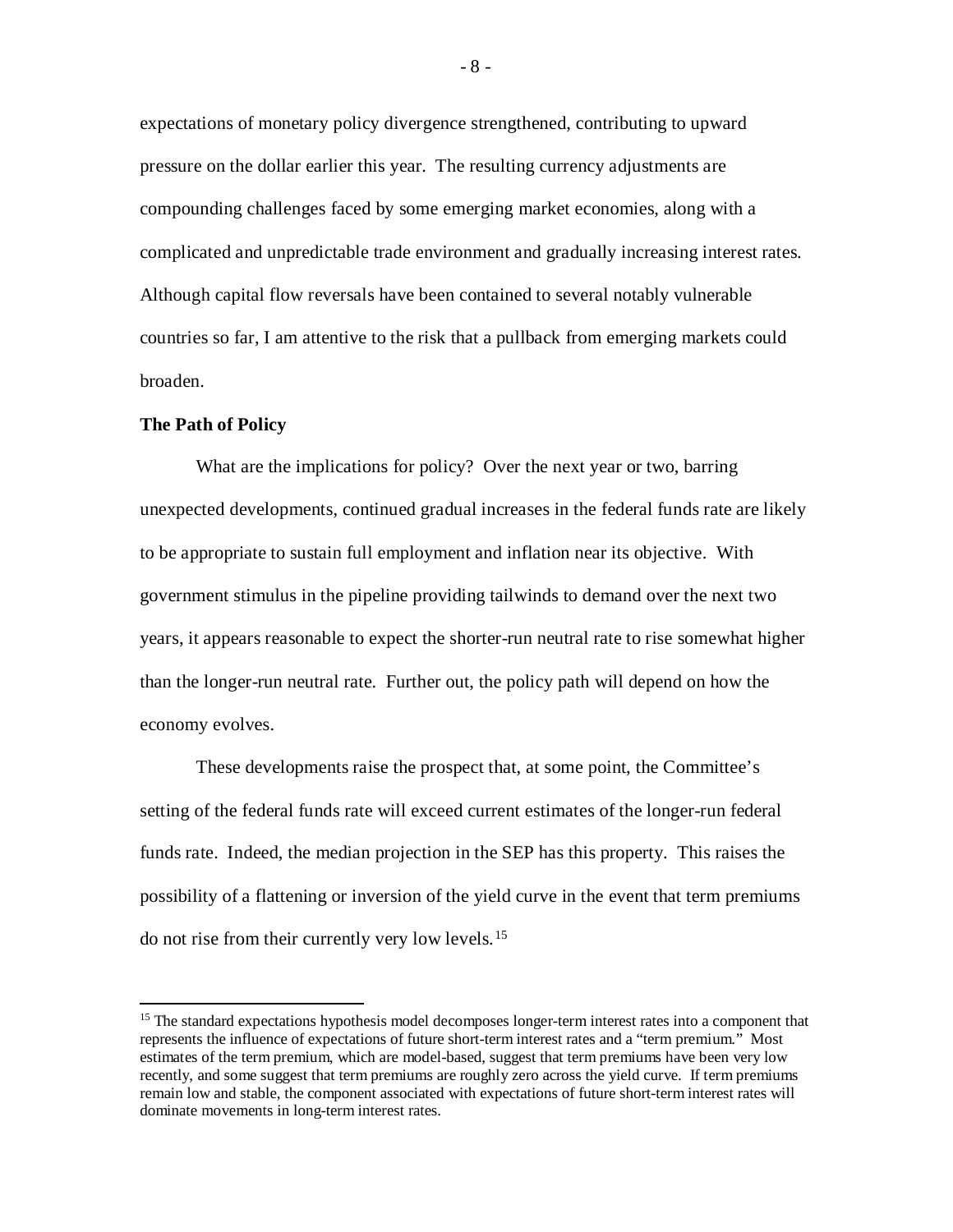Like many of you, I am attentive to the historical observation that inversions of the yield curve between the 3-month and 10-year Treasury rates have had a relatively reliable track record of preceding recessions in the United States.<sup>[16](#page-9-0)</sup> But unlike these historical episodes, today the current 10-year yield is very low at around 3 percent, which is well below the average of 6-1/4 percent during the decades before the crisis.

Part of the reason the 10-year Treasury yield is unusually low is that market expectations of interest rates in the longer run are themselves quite low, as discussed earlier. Another important reason the 10-year Treasury yield is very low is that the term premium has fallen to levels that are very low by historical standards. According to one estimate from Federal Reserve staff, the term premium has been slightly negative until very recently and remains very low.<sup>[17](#page-9-1)</sup> By contrast, it was close to 100 basis points when the spread between the 3-month and 10-year Treasury yields was at its peak of 325 basis points in early 2010. This may temper somewhat the conclusions that we can draw from historical yield curve relationships characterized by a substantially higher term premium. If the term premium remains very low, any given amount of monetary policy tightening will lead to an inversion sooner so that even a modest tightening that might not have led to an inversion historically could do so today.

One reason the term premium may be lower than in the past is the changed correlation between stock and bond returns, likely associated with changes in expected inflation outcomes. <sup>[18](#page-9-2)</sup> The other driver of the low level of the term premium globally is

- 9 -

<span id="page-9-0"></span><sup>&</sup>lt;sup>16</sup> See Estrella and Mishkin (1997); Johansson and Meldrum (2018); and Favara and others (2016) for more recent analysis.

<span id="page-9-1"></span> $17$  See Kim and Wright (2005). The latest update is available on the Board's website at [https://www.federalreserve.gov/econresdata/researchdata/feds200533.xls.](https://www.federalreserve.gov/econresdata/researchdata/feds200533.xls)

<span id="page-9-2"></span><sup>18</sup> See Chen, Engstrom, and Grishchenko (2016).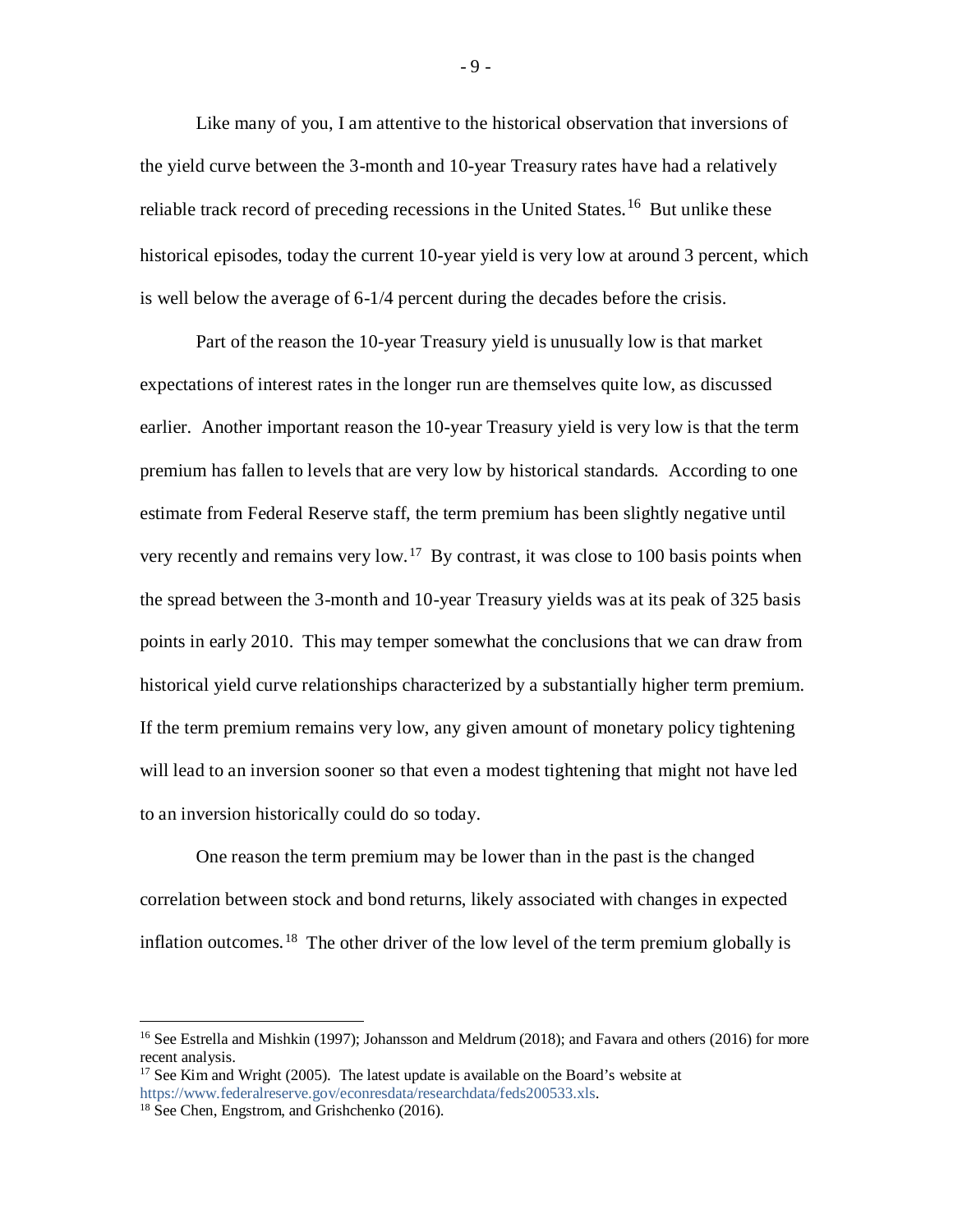the asset purchases of central banks in several major economies. [19](#page-10-0) In this case, if the term premium rises as the effect of asset purchase programs diminishes, the effect may be to forestall an inversion of the long-dated yield curve.

It is worth highlighting that the flattening yield curve suggested by the SEP median is associated with a policy path calibrated to sustain full employment and inflation around target. So, while I will keep a close watch on the yield curve as an important signal on financial conditions, I will want to interpret yield curve movements as one of several considerations informing appropriate policy.

Indeed, the possibility that the projected policy path may have unintended consequences is one of the compelling reasons for raising interest rates gradually. The gradual pace of interest rate increases anticipated in the SEP median path should give us some time to assess the effects of our policies as we proceed.

While the information available to us today suggests that a gradual path is appropriate, we would not hesitate to act decisively if circumstances were to change. If, for example, underlying inflation were to move abruptly and unexpectedly higher, it might be appropriate to depart from the gradual path. Stable inflation expectations is one of the key achievements of central banks in the past several decades, and we would defend it vigorously.

#### **Conclusion**

Our challenge is to sustain full employment and inflation at 2 percent, which is likely to warrant continued gradual increases in the federal funds rate. With fiscal stimulus in the pipeline and financial conditions supportive of growth, the shorter-run

<span id="page-10-0"></span> $19$  See, for example, Li and Wei (2013); Curcuru, De Pooter, and Eckerd (2018); and Curcuru and others (2018).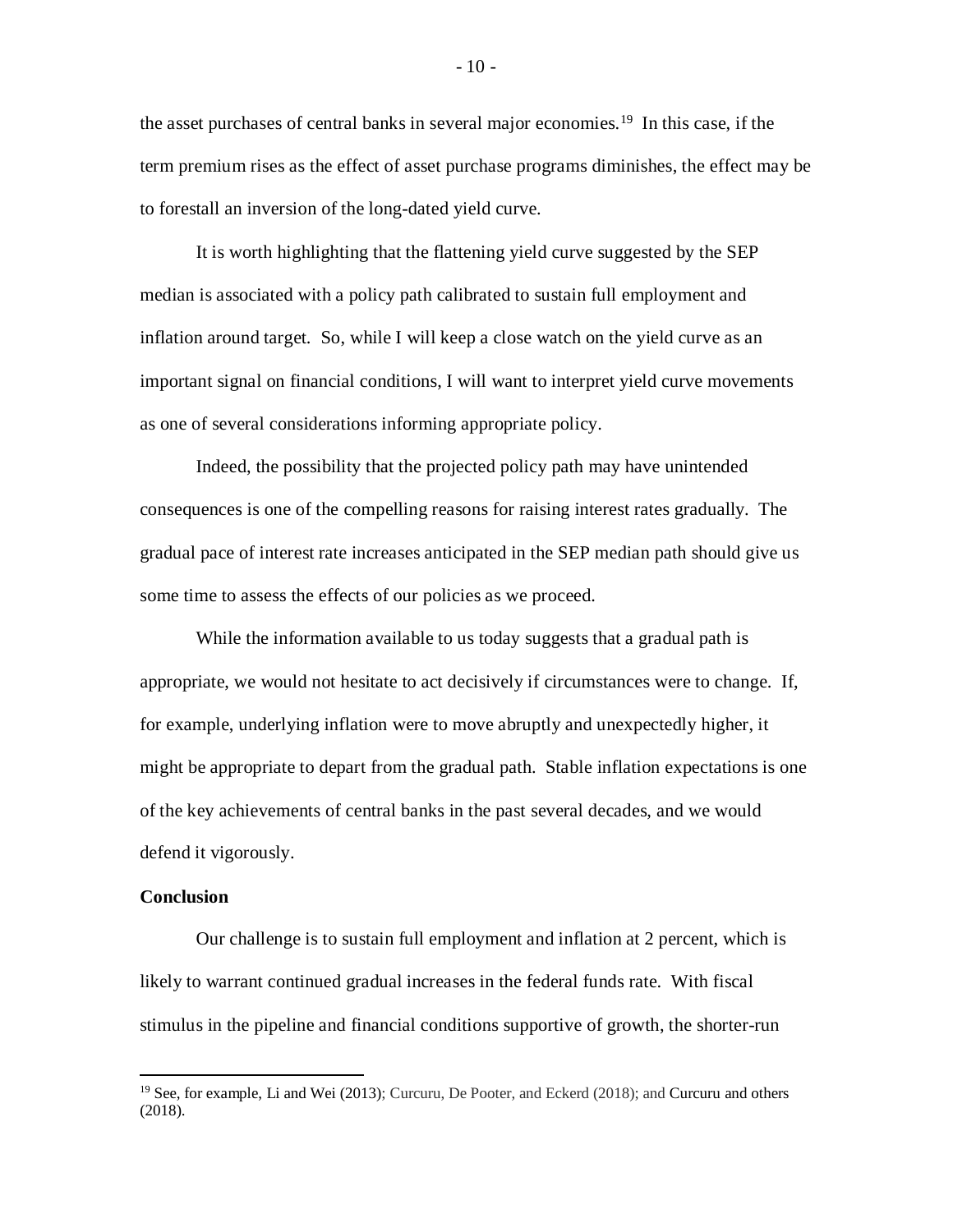neutral interest rate is likely to move up somewhat further, and it may well surpass the longer-run equilibrium rate for some period. Beyond the near term, how much the neutral rate is likely to rise and whether it flattens or moderates further out will depend on a variety of developments--such as whether fiscal stimulus is extended or expires, whether foreign and trade risks grow or recede, and whether financial system vulnerabilities extend. As such, the gradual pace of rate increases implicit in the SEP's median policy path incorporates a degree of caution, which is appropriate, in my view.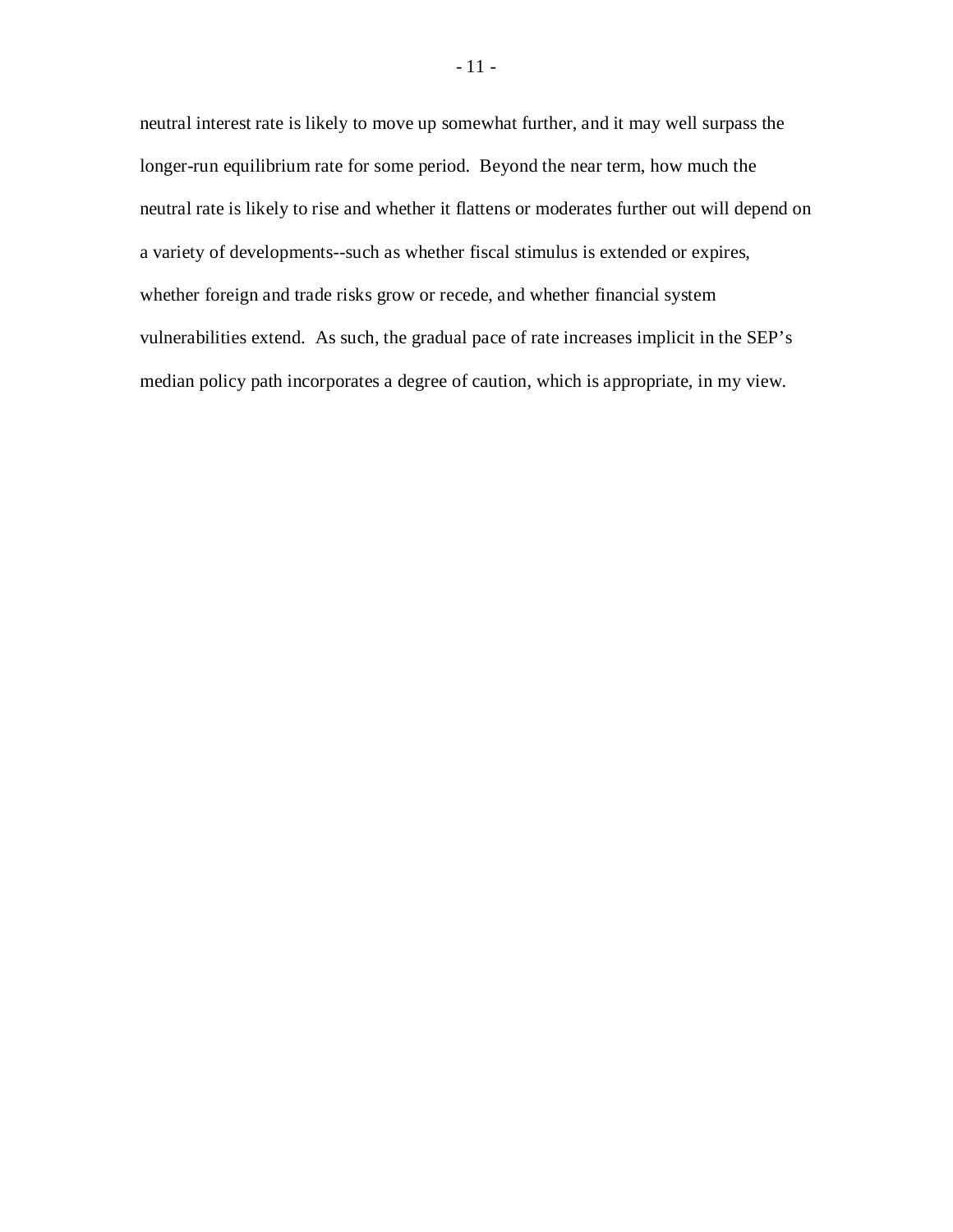# **References**

- Board of Governors of the Federal Reserve System (2018a). "Federal Reserve Issues FOMC Statement," press release, August 1, [https://www.federalreserve.gov/newsevents/pressreleases/monetary20180801a.htm.](https://www.federalreserve.gov/newsevents/pressreleases/monetary20180801a.htm)
- -------- (2018b). "Minutes of the Federal Open Market Committee, July 31-August 1, 2018," press release, August 22, [https://www.federalreserve.gov/newsevents/pressreleases/monetary20180822a.htm.](https://www.federalreserve.gov/newsevents/pressreleases/monetary20180822a.htm)
- Brainard, Lael (2015). "Normalizing Monetary Policy When the Neutral Interest Rate Is Low," speech delivered at the Stanford Institute for Economic Policy Research, Stanford, Calif., December 1, [https://www.federalreserve.gov/newsevents/speech/brainard20151201a.htm.](https://www.federalreserve.gov/newsevents/speech/brainard20151201a.htm)
- -------- (2017). "Understanding the Disconnect between Employment and Inflation with a Low Neutral Rate," speech delivered at the Economic Club of New York, New York, September 5, [https://www.federalreserve.gov/newsevents/speech/brainard20170905a.htm.](https://www.federalreserve.gov/newsevents/speech/brainard20170905a.htm)
- -------- (2018). "Navigating Monetary Policy as Headwinds Shift to Tailwinds," speech delivered at the Money Marketeers of New York University, New York, March 6, https://www.federalreserve.gov/newsevents/speech/brainard20180306a.htm.
- Chen, Andrew, Eric Engstrom, and Olesya Grishchenko (2016). "Has the Inflation Risk Premium Fallen? Is It Now Negative?" FEDS Notes. Washington: Board of Governors of the Federal Reserve System, April 4, [https://www.federalreserve.gov/econresdata/notes/feds-notes/2016/has-the](https://www.federalreserve.gov/econresdata/notes/feds-notes/2016/has-the-inflation-risk-premium-fallen-is-it-now-negative-20160404.html)[inflation-risk-premium-fallen-is-it-now-negative-20160404.html.](https://www.federalreserve.gov/econresdata/notes/feds-notes/2016/has-the-inflation-risk-premium-fallen-is-it-now-negative-20160404.html)
- Curcuru, Stephanie E., Michiel De Pooter, and George Eckerd (2018). "Measuring Monetary Policy Spillovers between U.S. and German Bond Yields," International Finance Discussion Papers 1226. Washington: Board of Governors of the Federal Reserve System, April, [https://www.federalreserve.gov/econres/ifdp/files/ifdp1226.pdf.](https://www.federalreserve.gov/econres/ifdp/files/ifdp1226.pdf)
- Curcuru, Stephanie E., Steven B. Kamin, Canlin Li, and Marius Rodriguez (2018). "International Spillovers of Monetary Policy: Conventional Policy vs. Quantitative Easing," International Finance Discussion Papers 1234. Washington: Board of Governors of the Federal Reserve System, August, [https://www.federalreserve.gov/econres/ifdp/files/ifdp1234.pdf.](https://www.federalreserve.gov/econres/ifdp/files/ifdp1234.pdf)
- Cúrdia, Vasco (2015). "Why So Slow? A Gradual Return for Interest Rates," FRBSF Economic Letter 2015-32. San Francisco: Federal Reserve Bank of San Francisco, October, [https://www.frbsf.org/economic-](https://www.frbsf.org/economic-research/publications/economic-letter/2015/october/gradual-return-to-normal-natural-rate-of-interest/)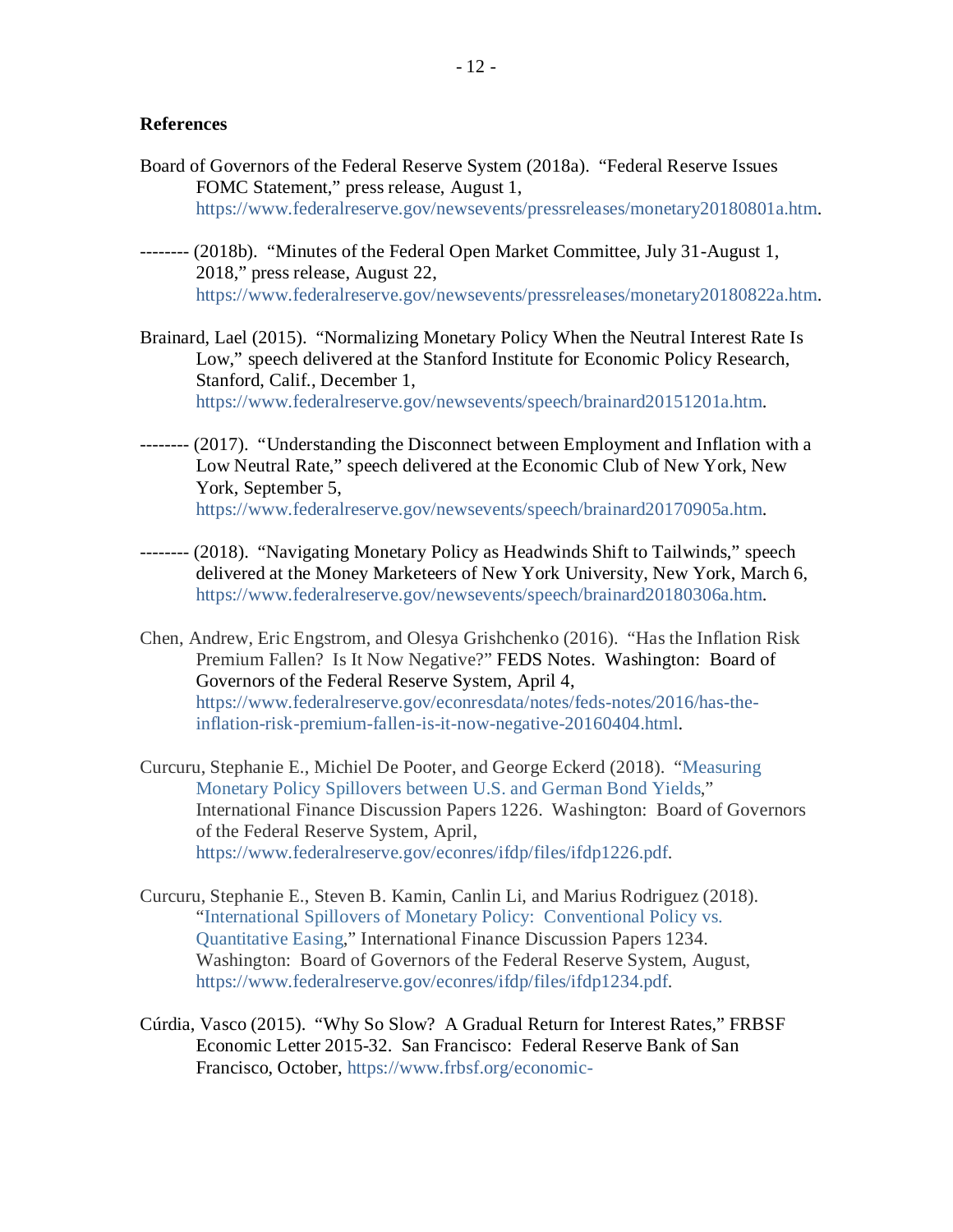[research/publications/economic-letter/2015/october/gradual-return-to-normal](https://www.frbsf.org/economic-research/publications/economic-letter/2015/october/gradual-return-to-normal-natural-rate-of-interest/)[natural-rate-of-interest.](https://www.frbsf.org/economic-research/publications/economic-letter/2015/october/gradual-return-to-normal-natural-rate-of-interest/)

- Del Negro, Marco, Marc Giannoni, Matthew Cocci, Sara Shahanaghi, and Micah Smith. (2015). "Why Are Interest Rates So Low?" *Liberty Street Economics*, Federal Reserve Bank of New York, May 20, [http://libertystreeteconomics.newyorkfed.org/2015/05/why-are-interest-rates-so](http://libertystreeteconomics.newyorkfed.org/2015/05/why-are-interest-rates-so-low.html)[low.html/](http://libertystreeteconomics.newyorkfed.org/2015/05/why-are-interest-rates-so-low.html)
- Edge, Rochelle M., Michael T. Kiley, and Jean-Philippe Laforte (2008). "Natural Rate Measures in an Estimated DSGE Model of the U.S. Economy," *Journal of Economic Dynamics and Control,* vol. 32 (August), pp. 2515-35.
- Estrella, Arturo, and Frederic S. Mishkin (1997). "The Predictive Power of the Term Structure of Interest Rates in Europe and the United States: Implications for the European Central Bank," *European Economic Review,* vol. 41 (July), pp. 1375-401.
- Favara, Giovanni, Simon Gilchrist, Kurt F. Lewis, and Egon Zakrajšek (2016). "Recession Risk and the Excess Bond Premium," FEDS Notes. Washington: Board of Governors of the Federal Reserve System, April 8, [https://www.federalreserve.gov/econresdata/notes/feds-notes/2016/recession-risk](https://www.federalreserve.gov/econresdata/notes/feds-notes/2016/recession-risk-and-the-excess-bond-premium-20160408.html)[and-the-excess-bond-premium-20160408.html.](https://www.federalreserve.gov/econresdata/notes/feds-notes/2016/recession-risk-and-the-excess-bond-premium-20160408.html)
- Holston, Kathryn, Thomas Laubach, and John C. Williams (2017). "Measuring the Natural Rate of Interest: International Trends and Determinants," *Journal of International Economics,* vol. 108 (May), pp. S59-75.
- Johannsen, Benjamin K., and Elmar Mertens (2016). "The Expected Real Interest Rate in the Long Run: Time Series Evidence with the Effective Lower Bound," FEDS Notes. Washington: Board of Governors of the Federal Reserve System, February 9, [https://www.federalreserve.gov/econresdata/notes/feds-notes/2016/the](https://www.federalreserve.gov/econresdata/notes/feds-notes/2016/the-expected-real-interest-rate-in-the-long-run-time-series-evidence-with-the-effective-lower-bound-20160209.html)[expected-real-interest-rate-in-the-long-run-time-series-evidence-with-the-effective](https://www.federalreserve.gov/econresdata/notes/feds-notes/2016/the-expected-real-interest-rate-in-the-long-run-time-series-evidence-with-the-effective-lower-bound-20160209.html)[lower-bound-20160209.html.](https://www.federalreserve.gov/econresdata/notes/feds-notes/2016/the-expected-real-interest-rate-in-the-long-run-time-series-evidence-with-the-effective-lower-bound-20160209.html)
- Johansson, Peter, and Andrew Meldrum (2018). "Predicting Recession Probabilities Using the Slope of the Yield Curve," FEDS Notes. Washington: Board of Governors of the Federal Reserve System, March 1, [https://www.federalreserve.gov/econres/notes/feds-notes/predicting-recession](https://www.federalreserve.gov/econres/notes/feds-notes/predicting-recession-probabilities-using-the-slope-of-the-yield-curve-20180301.htm)[probabilities-using-the-slope-of-the-yield-curve-20180301.htm.](https://www.federalreserve.gov/econres/notes/feds-notes/predicting-recession-probabilities-using-the-slope-of-the-yield-curve-20180301.htm)
- Kiley, Michael T. (2015). "What Can the Data Tell Us about the Equilibrium Real Interest Rate?" Finance and Economics Discussion Series 2015-077. Washington: Board of Governors of the Federal Reserve System, September, [https://www.federalreserve.gov/econresdata/feds/2015/files/2015077pap.pdf.](https://www.federalreserve.gov/econresdata/feds/2015/files/2015077pap.pdf)